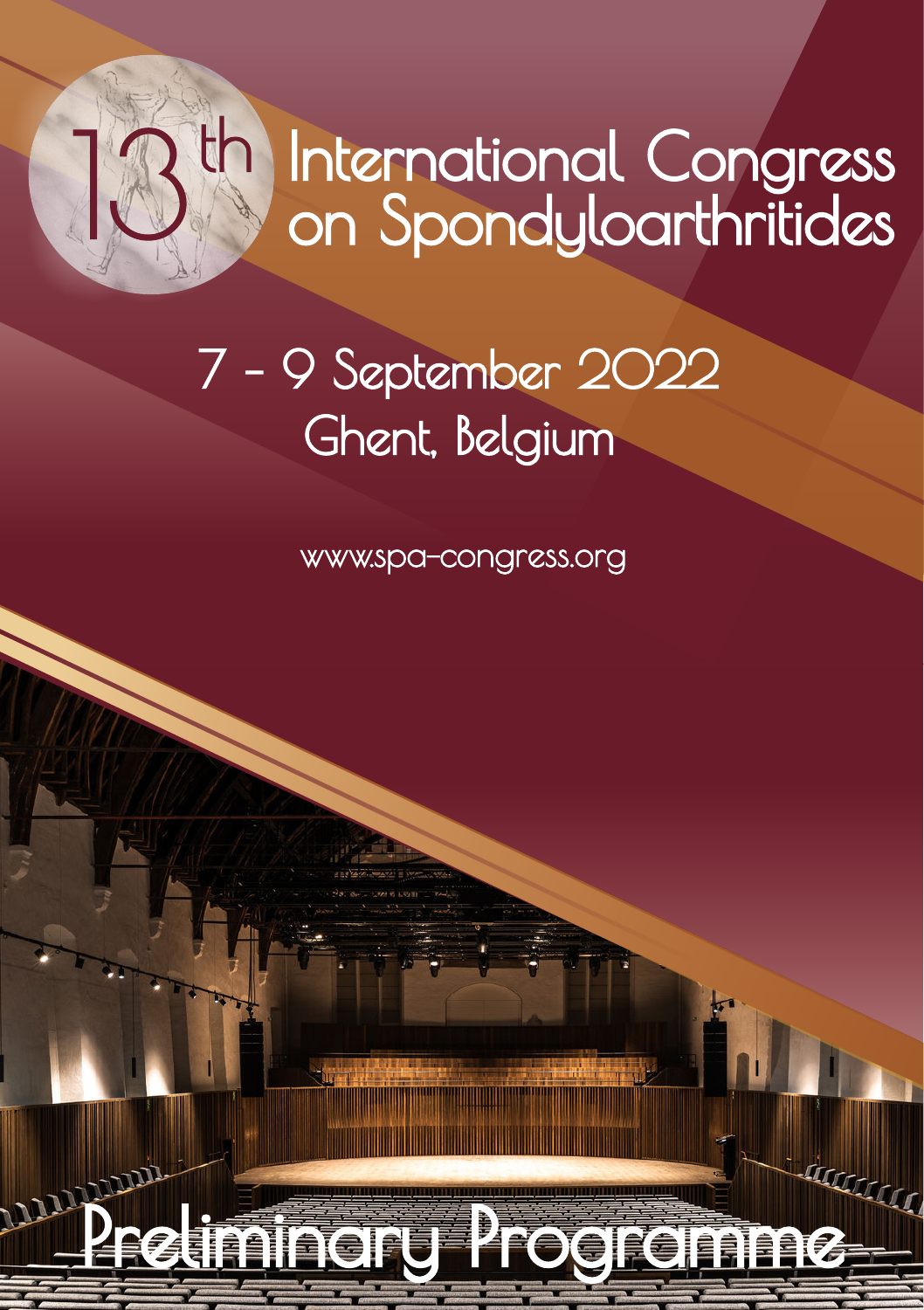#### **Presidents**

Francesco Ciccia (Italy) Walter P. Maksymowych (Canada)

#### Local Organising Committee

Dirk Elewaut (Belgium) Filip Van den Bosch (Belgium)

#### Honorary Scientific Committee

Eric Veys (Belgium – Founder) Herman Mielants (Belgium – Founder) Paul Bowness (uK) Jürgen Braun (Germany) Matthew Brown (Australia) Robert Colbert (USA) Robert Inman (Canada) Marjatta Leirisalo-Repo (Finland) Jose A. Lopez de Castro (Spain) John Reveille (USA) Martin Rudwaleit (Germany) Joachim Sieper (Germany) Désirée van der Heijde (The Netherlands) David Yu (USA)

#### Scientific Committee

Xenofon Baraliakos (Germany) Maxime Breban (France) Rubén Burgos Vargas (Mexico) Laura Coates (UK) Félicie Costantino (France) Maria-Antonietta D'Agostino (France) Atul Deodhar (USA) Joerg Ermann (USA) Lianne Gensler (USA) Nigil Haroon (Canada) Robert Landewé (The Netherlands) Rik Lories (Belgium) Helena Marzo-Ortega (UK) Percival Sampaio-Barros (Brazil) Jose Scher (USA) Georg Schett (Germany)

Dear colleagues and friends,

Welcome to the **13th International Congress on Spondyloarthritides**, which will take place on the  $7 - 9$  September 2022 in the beautiful city of Gent as a wholly in-person meeting. The congress has grown over the years to become the premier international event in the field of the Spondylarthritides. Indeed, the attendance has almost quadrupled since 1998 to include scientists, medical doctors, allied health professionals, pharmaceutical industry representatives and people affected by these conditions from all over the world.

The success of the Gent congress has been underpinned by the quality of the scientific contributions including the state-of-the-art lectures given by carefully chosen guest speakers and selected abstract presenters.

The programme for the 2022 congress will offer a wide range of topics including basic and clinical translational research, genetics, imaging and therapeutics. A highly regarded part of the meeting are the poster sessions which provide the perfect frame for stimulating and interactive multidisciplinary exchanges among attendees. This year will mark the first year that we will have poster tours for each of the sessions. In addition, we have planned lively debates on highly controversial topics in clinical and basic science which promise to be educational as well as entertaining.

The "Gent Oration" - aimed to honor a scientist or clinician who is recognized internationally as having made major contributions throughout their career - will be given by Professor Jürgen Braun.

The social programme including the Walking Dinner at the Opening Reception, Gala dinner and Farewell Drink are sure to give you the opportunity to catch up with old and new friends and enjoy the magic of Gent.

As co-presidents of the **13th International Congress on Spondyloarthritides** we would like to welcome you to this exciting occasion which we are sure will once again, provide the best platform for vibrant scientific and clinical discussions in all aspects of these fascinating group of diseases.

Francesco Ciccia and Walter P. Maksymowych Congress Presidents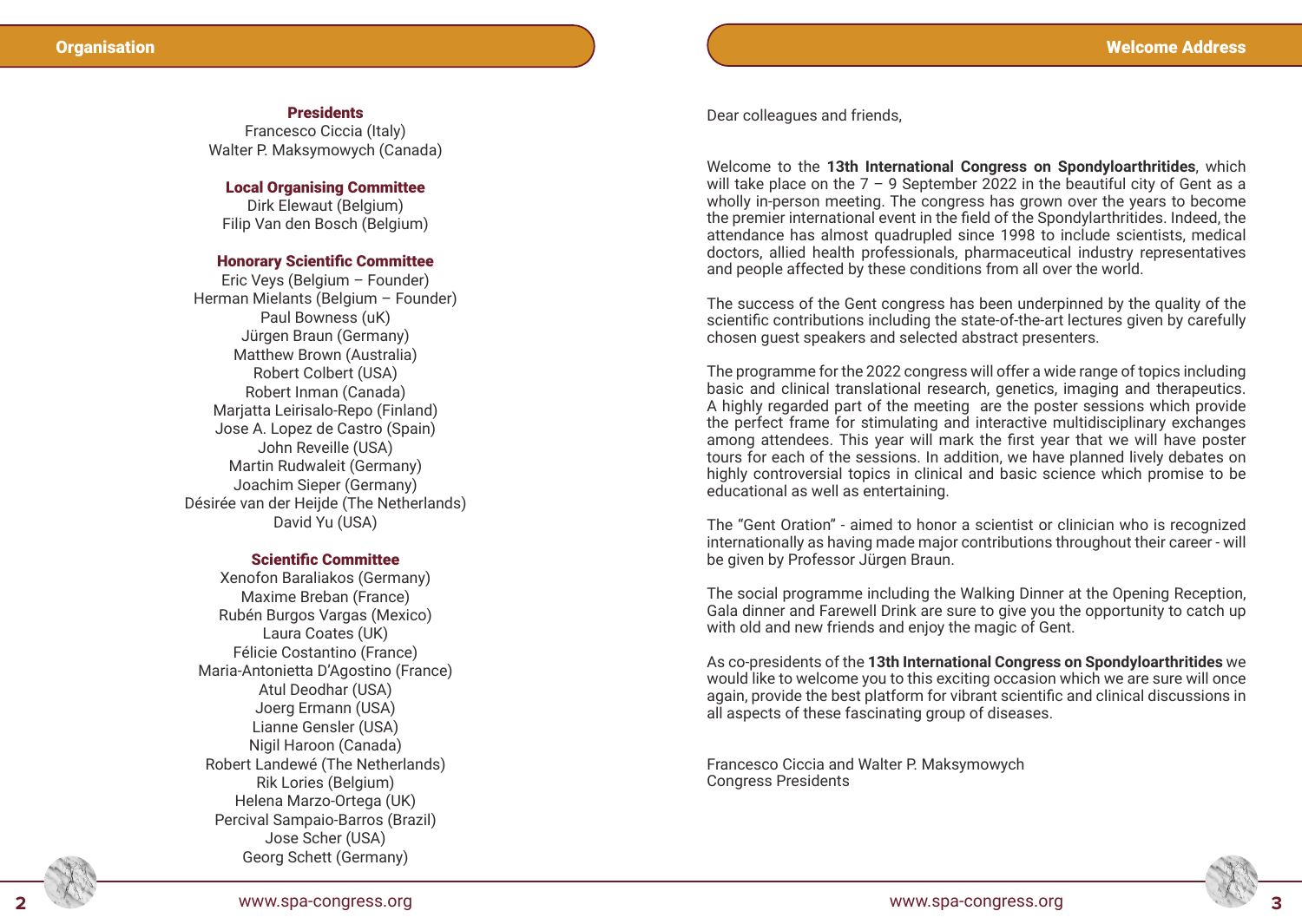#### Wednesday 7 September

12.50 Welcome Address Francesco Ciccia and Walter P. Maksymowych, Congress Presidents

#### SESSION 1: State-of-the-Art Symposium

- 13.00 INV1 A risk benefit analysis of JAKi in rheumatology Jasvinder Singh, USA
- 13.30 INV2 JAKi-mechanism of action: What explains their efficacy in SpA? John O'Shea, USA

#### SESSION 2: Genetics Corner

- 14.00 INV3 Family studies in Axial Spondyloarthritis: What have we learnt? Félicie Costantino, France
- 14.25 INV4 Genomic dissection of the causes of ankylosing spondylitis Matthew Brown, UK
- 14.50 INV5 From GWAS to function: Using functional genomics to identify the mechanisms underlying ankylosing spondylitis Matteo Vecellio, UK
- 15.10 Coffee Break and Poster Session A

#### SESSION 3: Innovations in Core Outcomes

- 16.10 INV6 The Updated ASAS Core Set: What are the controversies and remaining unmet needs? Victoria Navarro-Compan, Spain
- 16.30 INV7 Novel biomarker technologies for axSpA: Lessons learned from RA and PsA Hussein Al-Mossawi, UKS
- 16.50 Selected Oral Presentations I
- 17.50 Grand Debate Moderator: Francesco Ciccia, Italy INV8 Motion: The primary etiopathological lesion in axial
	- spondyloarthritis is enthesitis Dennis McGonagle, UK
	- INV9 Counter motion: The primary etiopathological lesion in axial spondyloarthritis is marrow-centric Walter P. Maksymowych, Canada
- 18.30 Opening Reception and Walking Dinner

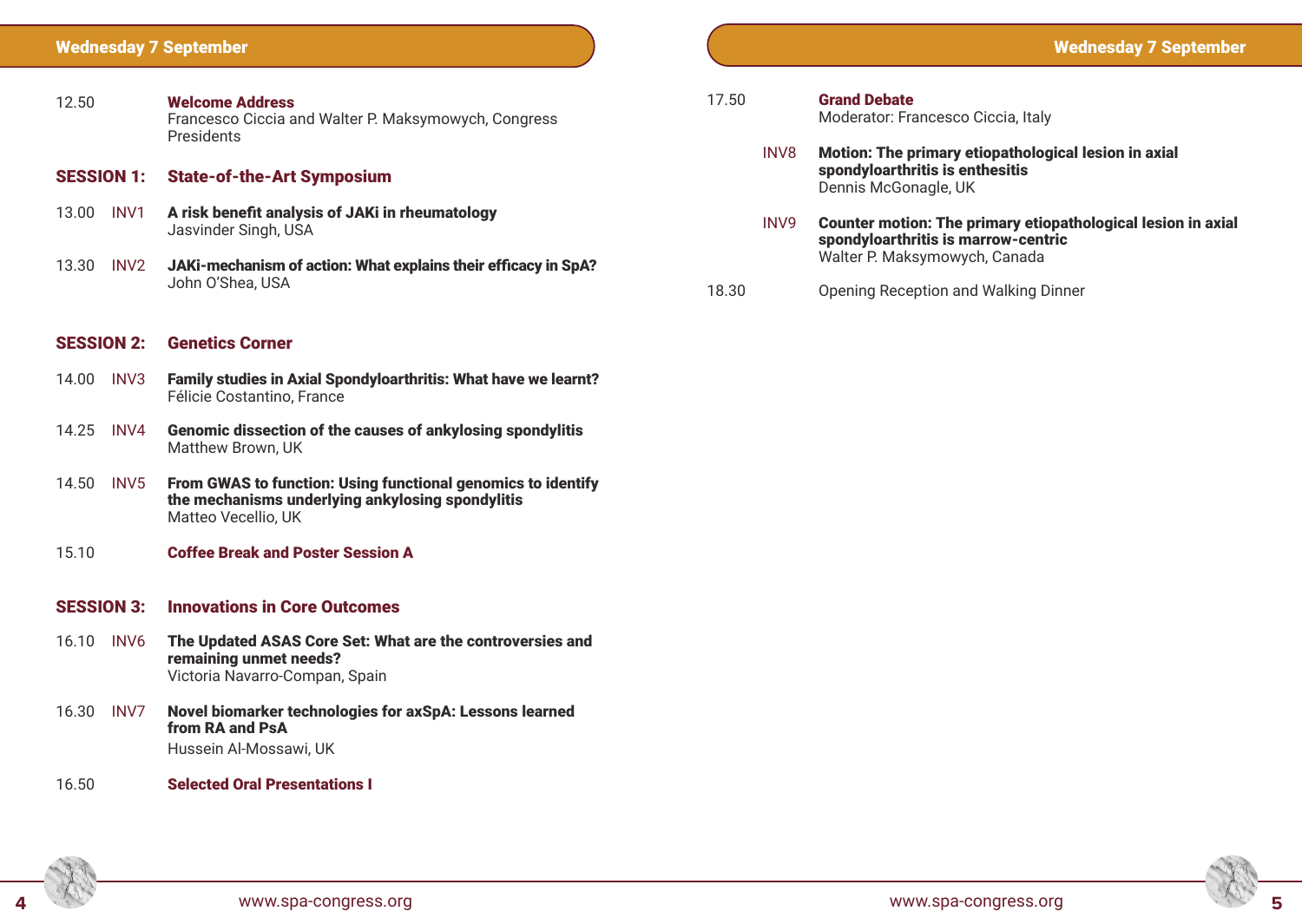|                            | <b>The Ghent SpA Oration</b><br>Chair: Walter P. Maksymowych, Canada                                                   | 16.30 | <b>Grand Debate</b><br>Moderator: Walter P. Maksymowych                                                                                             |
|----------------------------|------------------------------------------------------------------------------------------------------------------------|-------|-----------------------------------------------------------------------------------------------------------------------------------------------------|
| 08.30<br>INV <sub>10</sub> | What happened in the field of axial spondyloarthritis in the<br>last decades? A personal view<br>Jürgen Braun, Germany |       | <b>Motion: Axial inflammation in PsA is distinct from axSpA</b><br>INV15 (PRO) Dafna Gladman, Canada<br>INV16 (CON) Robert Landewé, The Netherlands |
| 09.30                      | <b>Selected Oral Presentations II</b>                                                                                  | 17.15 | End of day 2                                                                                                                                        |
| 10.30                      | Coffee Break and Poster Session B                                                                                      |       |                                                                                                                                                     |
| <b>Session 4:</b>          | <b>Gut Corner</b>                                                                                                      |       |                                                                                                                                                     |
| 11.30<br>INV <sub>11</sub> | Gut ache: The outcome of dysbiosis in the joint<br>Ranjeny Thomas, Australia                                           |       |                                                                                                                                                     |

- 11.50 INV12 Investigating the microbiota in gut & joint disease using transgenic mouse models and germ-free mouse Lars Vereecke, Belgium
- 12.10 INV13 Decrypting the conundrum of intestinal inflammation in AS pathogenesis Daniele Mauro, Italy
- 12.30 Lunch

#### Keynote Basic Science Lecture

Chair: Francesco Ciccia, Italy

- 13.30 INV14 Advances in fibroblast biology that impact spondyloarthritis Chris Buckley
- 14.10 **Selected Oral Presentations III**
- 15.25 Coffee Break and Poster Session C

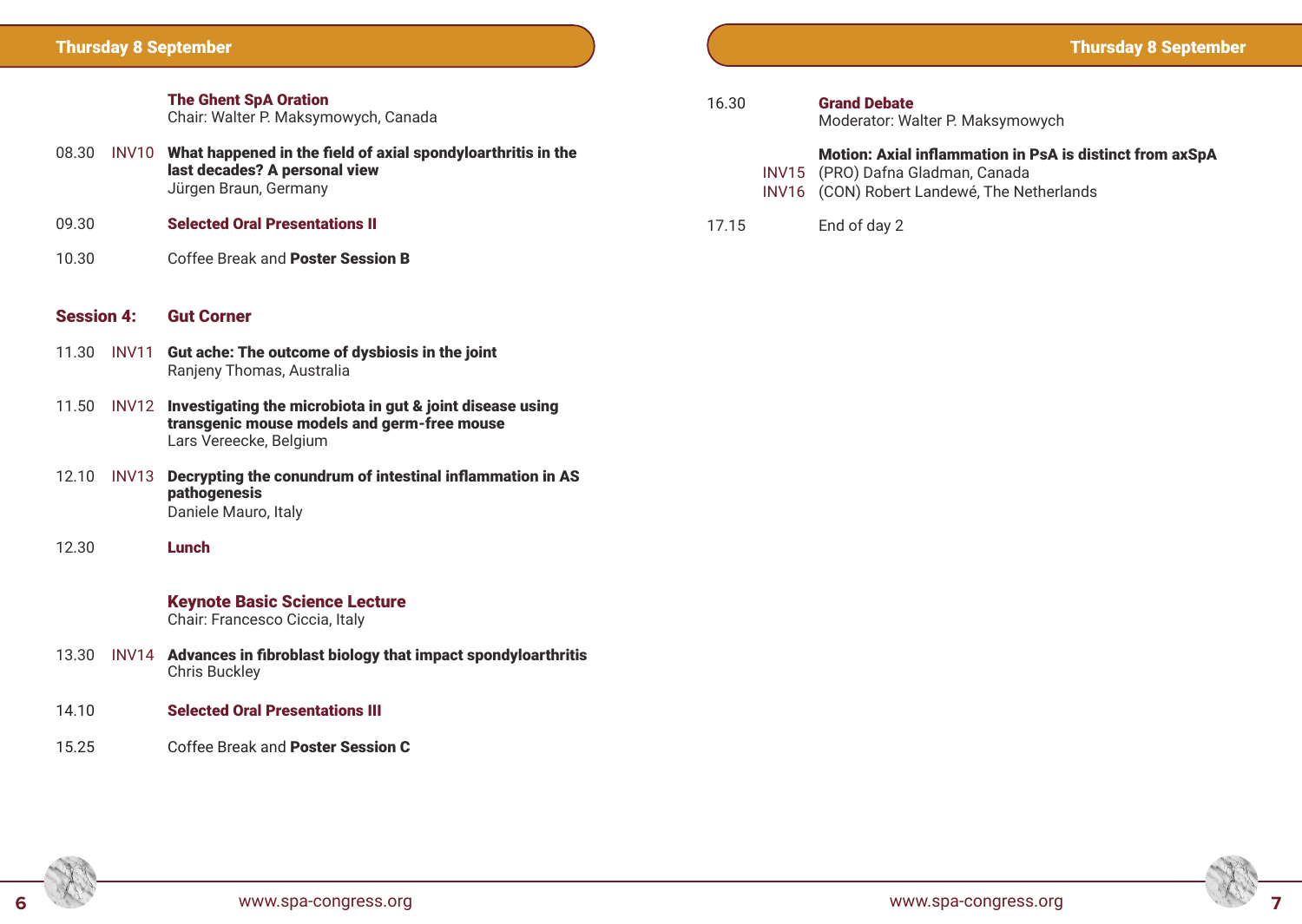#### Friday 9 September

### Session 5: Therapeutics Corner 08.30 INV17 Priority targets from early phase trials in SpA and PsA Iain McInnes, UK 08.50 INV18 Common pitfalls in the analysis and interpretation of axSpA RCTs Alex Sepriano, Portugal 09.10 INV19 Emerging technologies in drug delivery: The promise of nanotherapeutics Hua Pan, USA 09.30 Flash Oral Presentations IV 10.15 Coffee Break and **Poster Session D** Session 6: Basic Science: Stromal Cells and Innate Immunity in

## SpA Pathogenesis

- 11.15 INV20 The stromal code in SpA Rik Lories, Belgium
- 11.35 INV21 Stromal cells: Commanders of joint inflammation, or innocent bystanders? Eric Gracey, Belgium
- 11.55 INV22 MIF-neutrophil-bone axis in AS pathogenesis Nigil Haroon, Canada

#### Session 7: Imaging Corner

- 12.15 INV23 What does molecular imaging tell us about tissue reparation in axSpA? Andreas Ramming, Germany
- 12.35 INV24 Trials and tribulation of CT in axSpA: Is there a final verdict? Torsten Diekhoff, Germany
- 12.55 INV25 Artificial intelligence, machine learning and radiomics for imaging in rheumatology Berend Stoel, The Netherlands
- 13.30 Farewell Reception

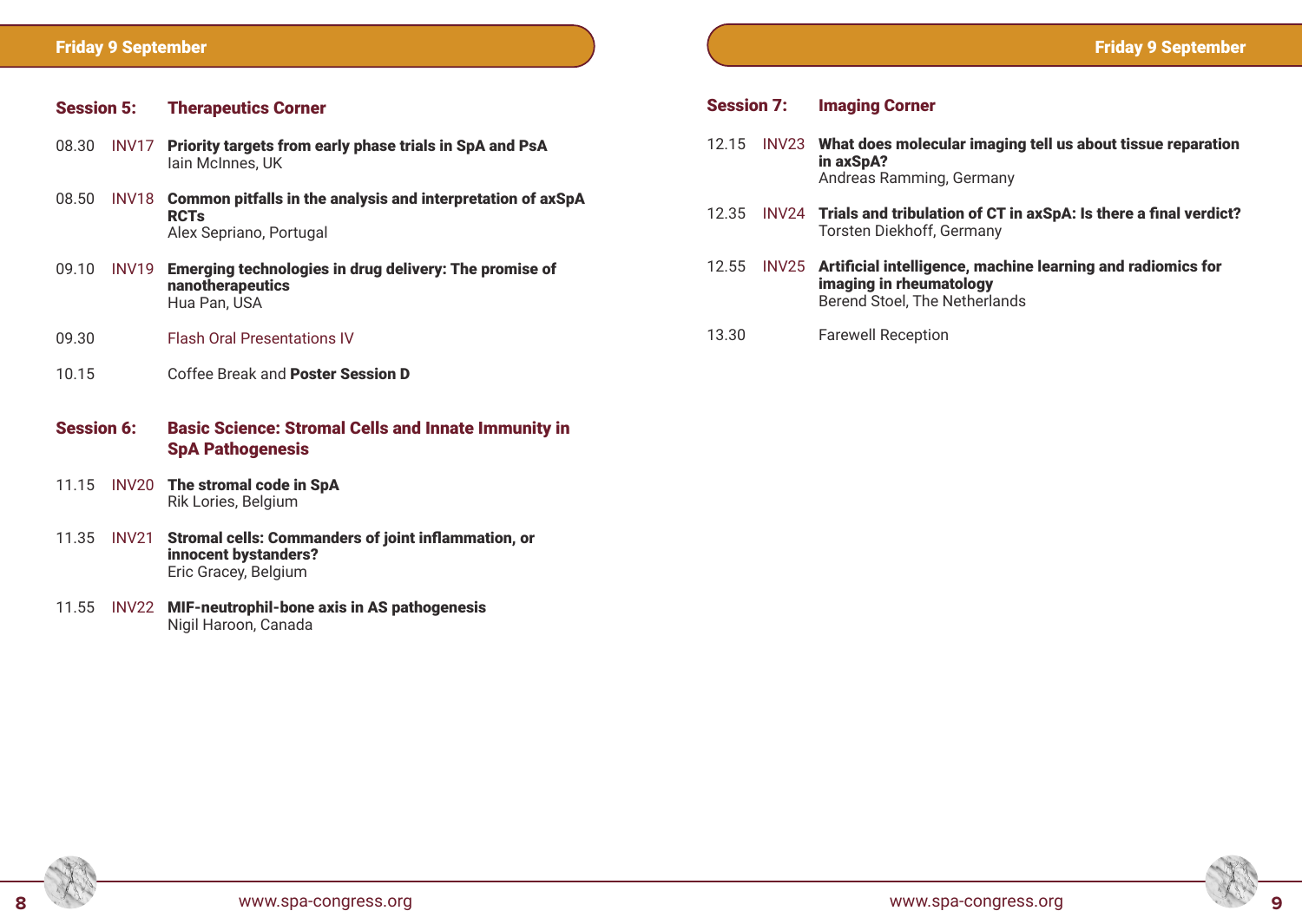#### Pre-congress Review Course\*

| Participant MD/student | € 250.00 |
|------------------------|----------|
| Industry participant   | € 400.00 |

\*Limited number of seats available!

| <b>Congress</b>                                   | <b>Until 30/06</b> | As of 01/07 | As of 01/09 |
|---------------------------------------------------|--------------------|-------------|-------------|
| Participant MD                                    | € 600,00           | € 650,00    | € 700,00    |
| Student/researcher<br>non-MD with Abstract*       | € 350,00           | €400,00     | €400,00     |
| <b>Industry Participant</b>                       | € 800,00           | € 850,00    | € 900,00    |
| <b>Congress Dinner</b><br>on Thursday 8 September | € 75,00            | € 75,00     | € 75,00     |

#### The registration fee includes:

- Access to all lectures
- Access to the exhibition
- Coffee breaks and lunches as mentioned in the programme
- Opening Reception & Walking Dinner on Wednesday 7 September
- Farewell Reception on Friday 9 September

Separate registration for the Pre-Congress Review Course on Wednesday 7 September and the Congress Dinner on Thursday 8 September is mandatory.

Participation into the Opening Reception & Walking Dinner and the Farewell Reception is free but pre-registration is mandatory.

#### Payment

Payment is to be made by credit card. Only VISA and MasterCard are accepted.

#### **Cancellations**

Cancellations received no later than 15 August, entitle registered persons to a 50% refund. In order to cancel your registration and/or hotel booking please contact Sarah Volckaert: sarah@medicongress.com.



A number of hotel rooms have been booked at special group rates, including breakfast and VAT.

The rates are available on the website (https://spa-congress.org/hotelaccommodation) and are only valid for reservations made through Medicongress.

Housing requests are filled in order of receipt. If the hotel of your choice is filled, you will be assigned to another hotel. Hotel availability cannot be guaranteed after August 15.

Any requests for hotel accommodation must be accompanied by a credit card number, in order to secure the room. This credit card will not be charged by the organisers but only serves as a reservation guarantee. Participants will have to pay their hotel room and personal expenses at the reception of the hotel. In case of late cancellation or no show, the room will be charged on the credit card.

A hotel confirmation will be sent by email after receipt of the registration form and housing request and payment of the registration fee.

Each hotel has its proper cancellation policy. For details, see the hotel accommodation section of www.spa-congress.org.